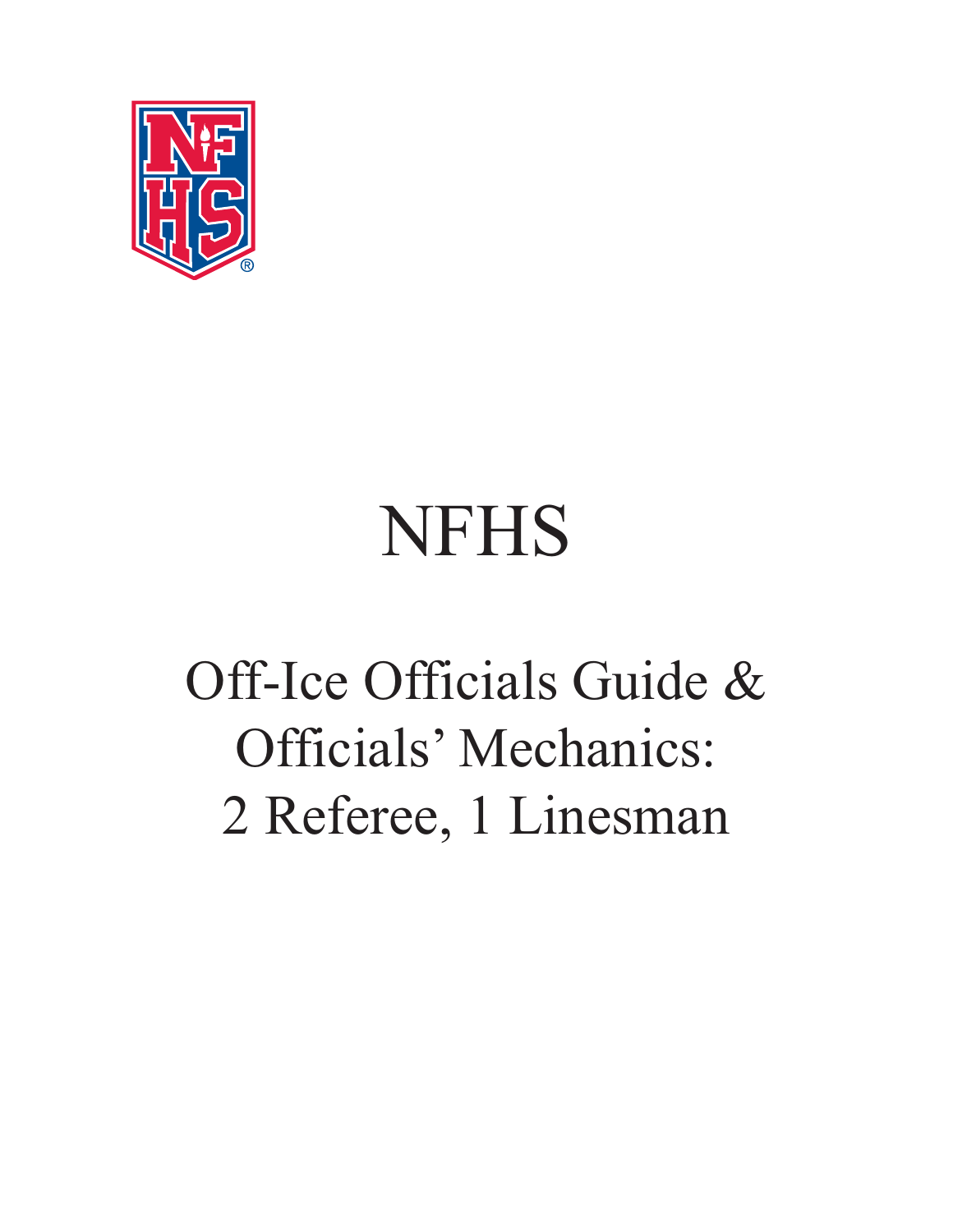## **Table of Contents**

| Page 2  | Guide for Off-Ice Officials                           |
|---------|-------------------------------------------------------|
|         | Role of Off-Ice Officials                             |
|         | I. Rink Personnel                                     |
|         | II. Scorekeeper                                       |
| Page 3  | III. Timekeeper                                       |
|         | IV. Penalty Box Officials                             |
|         | V. School Administration                              |
| Page 4  | Faceoffs                                              |
| Page 5  | Goal Scored                                           |
| Page 6  | Zone Line Faceoff                                     |
| Page 7  | After Neutral Zone Faceoff                            |
| Page 8  | After Neutral Zone Faceoff                            |
| Page 9  | Offside                                               |
| Page 10 | Special Spot Faceoff                                  |
| Page 11 | After Special Spot Faceoff                            |
| Page 12 | Face off with 10 seconds or less remaining in period. |
| Page 13 | 8 seconds or less remaining in period.                |
| Page 14 | <b>Penalty Shot</b>                                   |
| Page 15 | Line Change Procedure                                 |
| Page 16 | Icing                                                 |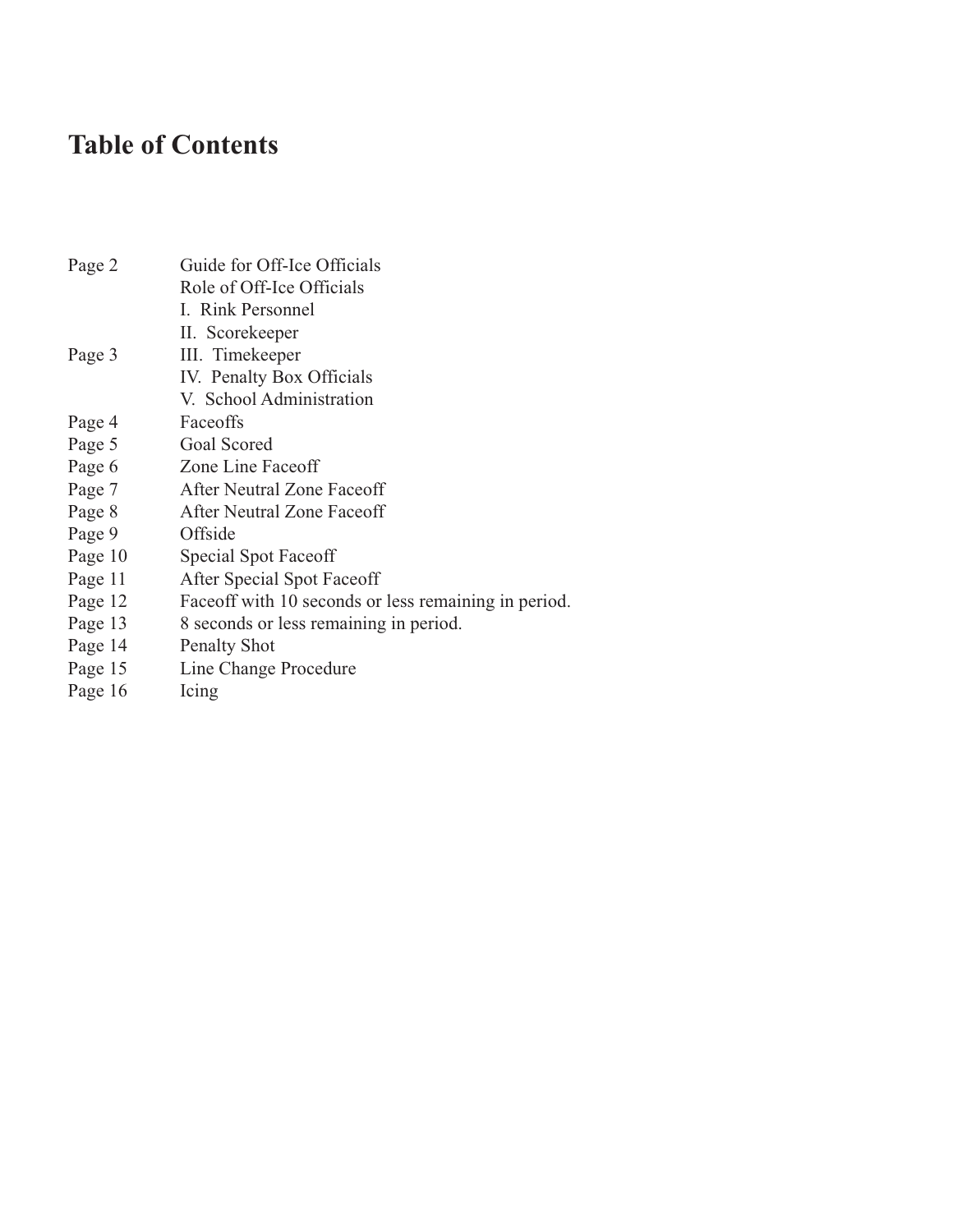

#### **GUIDE FOR OFF-ICE OFFICIALS**

This guide is designed to assist school administration, coaches, officials and minor officials with conducting NFHS hockey contests in accordance with the rules of the National Federation of State High School Associations.

#### **ROLE OF OFF-ICE OFFICIALS**

As part of the game officiating team, it is important for the off-ice officials to remain impartial at all times. This is difficult to do, especially since a family member or close friend may be participating in the game. However, impartiality must be maintained at all times in order to dispel any notions of favoritism and to create a positive playing environment. If an off-ice official believes they may have difficulty in accomplishing this, they may wish to review their involvement as an off-ice official. The expectation of on-ice officials is to remain impartial and teams should expect the same standard from off-ice officials.

Another important role of the off-ice official is to monitor behavior in and around the area known as the penalty benches and scorer's bench. Players, who have been penalized, may behave in an unsportsmanlike manner by trying to incite an opponent, use obscene or vulgar language or be disrespectful to the off-ice officials. In addition, these penalized players may be harassed by spectators leaning over the glass. In many instances, this action may be unobserved by the on-ice officials. It is the responsibility of the off-ice officials to report these incidents to the on-ice officials during the next stoppage of play. The on-ice officials are then charged to take the appropriate action, including possible assessment of additional penalties.

Although the frequency of having to remove an off-ice official from his/her duties is minimal, the on-ice officials do have the authority to do so, when necessary. Most often, this occurs when the off-ice official becomes emotionally involved with the game, which affects his/her ability to perform the duties expected of him/her. In this case, the off-ice official has become a distraction to the officiating team and the players. When this occurs, the on-ice officials are instructed to politely ask the off-ice official to relinquish his/her position. This position must then be filled by a representative from the team who is responsible for appointing the removed individual. The game cannot commence until this has been accomplished.

#### **I. RINK PERSONNEL**

Rule 1-3-1-A requires goal posts to be anchored properly. *Rink Requirements.* Rule 1, sections 1-12, govern how the rink shall be compromised in accordance with NFHS rules.

#### **II. SCOREKEEPER**

*Game Roster*. Rule 2-3-2 requires each team to provide a roster to the official scorekeeper. Coaches are required to certify the score sheet prior to the commencement of any game. State Association regulations super cede NFHS rules for roster limits and penalties.

*Referee Certification.* Pursuant to State Association adaptation, Referees may be required to review and certify the score sheet at the completion of the game. Scorekeepers shall provide the completed score sheet at the end of any contest to the referee.

*Significant Penalties.* Rule 4-6-4 recommends officials to report any game disqualification penalties to their State office. It is recommended the scorekeeper provide a copy of the score sheet to the head referee at the completion of a contest if a game misconduct or game disqualification penalty has been called.

*Timeout.* Rule 6-38-4 allows each team one (1), one-minute timeout. It is recommended the scorekeeper note that when a team calls its timeout and the period and time when it does so on the score sheet.

*Rule Book.* Rule 5-7-3 requires the scorekeeper to keep an official NFHS rulebook at the scorer's table during each game.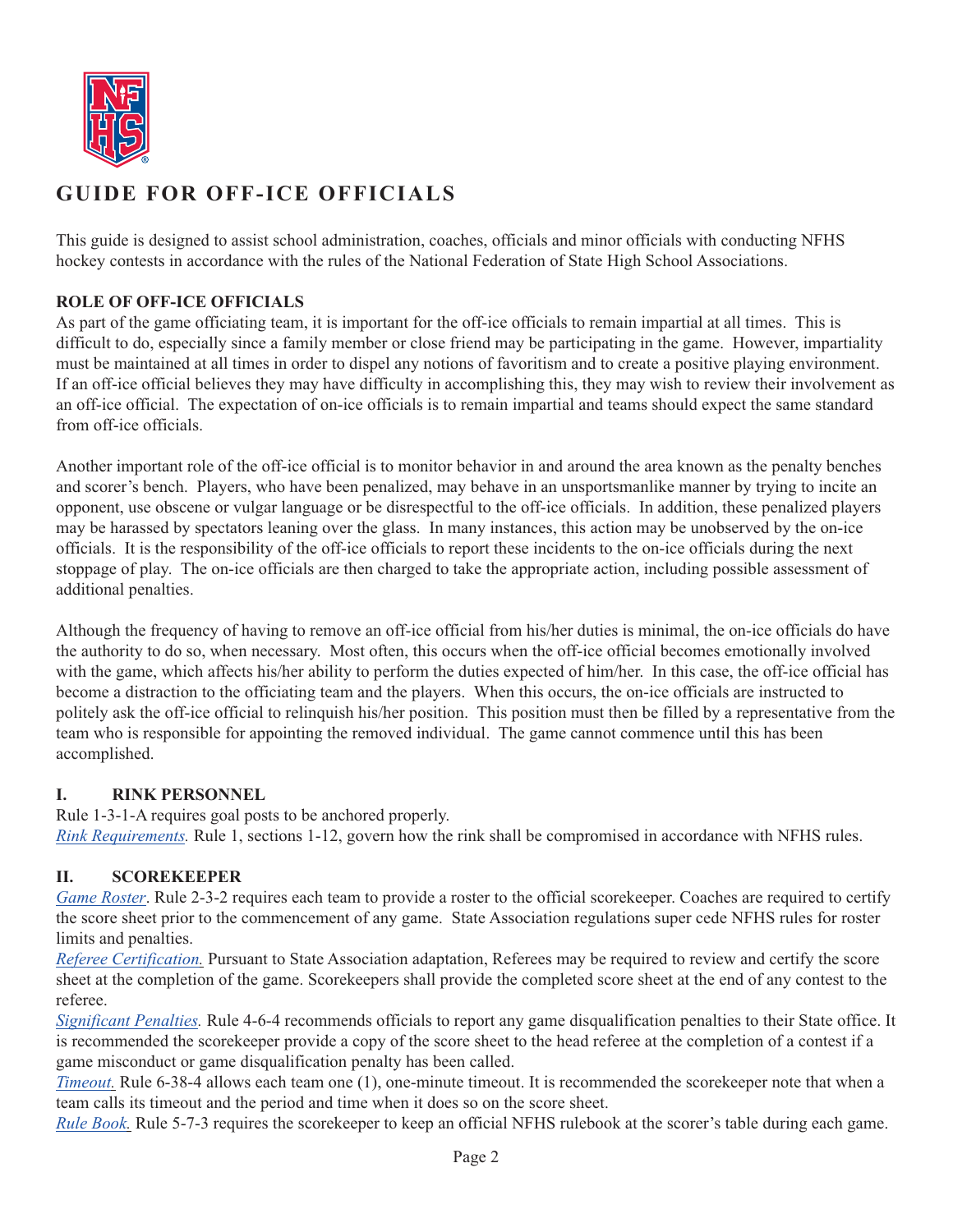#### **III. TIMEKEEPER**

*Backup Timing Device*. Rule 1-11-2 requires the timekeeper to have a backup timing device available during any contest. *Intermission Notification*. Rule 5-8-3 requires the timekeeper to notify each team and the referees three (3) minutes prior to the start of any period.

*Time of Game*. Rule 6-38-1 recommends a 12-minute warm-up and a 12-minute intermission between each period. Rule 6-3-2 requires each period to be 17 minutes.

*Mercy Rule*. Rule 6-38-3 allows a State Association to establish regulations shortening and/or terminating a game when a team leads another team by a certain number of goals.

*Timeout.* Rule 6-38-4 allows each team one (1), one-minute timeout during the contest, which includes any overtimes. *Overtime Game*. Rule 6-39-1 allows for a three-minute intermission after the third period with an eight-minute, sudden-death, overtime period. State Associations may adopt alternative overtime policies.

#### **IV. PENALTY BOX OFFICIALS**

*Authorized Persons*. Pursuant to Rule 1-10-1, the penalty bench area is exclusively occupied by the timekeeper, the penalty timekeeper, the scorer, and penalized players. No other persons shall be allowed in this area. *Helmets Required*. Rule 3-4-1A requires all players on the penalty bench to wear helmets and facemasks. *Timeout Situations.* Rule Situation 6-27-4 allows players to return to their team benches during timeouts.

#### **V. SCHOOL ADMINISTRATION**

*Uniforms.* Rule 2-1-2-B provides the visiting team to wear dark jerseys and the home team to wear light jerseys. State Associations tournament rules apply for any tournament games.

*Captains Meeting.* Rule 2-2-5 requires the captain and the coaches to meet with the officials prior to the game. During that meeting, pursuant to Rule 3-6, the head coach of each team is required to verify to the referee that all of his or her players are properly equipped according to NFHS rules. The game cannot commence until all players playing are in compliance with the rule.

*Puck Availability.* Rule 3-7-2 requires chilled pucks to be available.

*Game Reports*. Rule 4-6-4 requires any game disqualifications to be reported to the State Association office.

*Removed Players.* Rule 4-11-1 requires any removed players to be under the supervision of a coach or authorized school personnel to supervise the player.

*Contracted Officials.* Rule 5-2-1 requires that all hockey contests commence with three licensed officials.

*Ice Supervision*. Rule 5-3-1-F requires game management to allow the referees on the ice before any players. At the commencement of any period, only the team starting lineups shall take the ice. All other players shall go directly to their team bench.

*Game Interference*. Rule 6-1-5 prohibits any other whistles or mechanical devices to be allowed by coaches or benches. Pursuant to Rule 6-24-1, no spectator shall be allowed to throw any debris on the ice.

*Warm-ups.* Rule 6-36-1 requires a coach from each team to be on the bench during warm-ups to supervise players.

**Reminder: All game managers shall remind off-ice officials about remaining neutral and impartial to the contest. Off-ice officials are subject to the supervision of the referees.**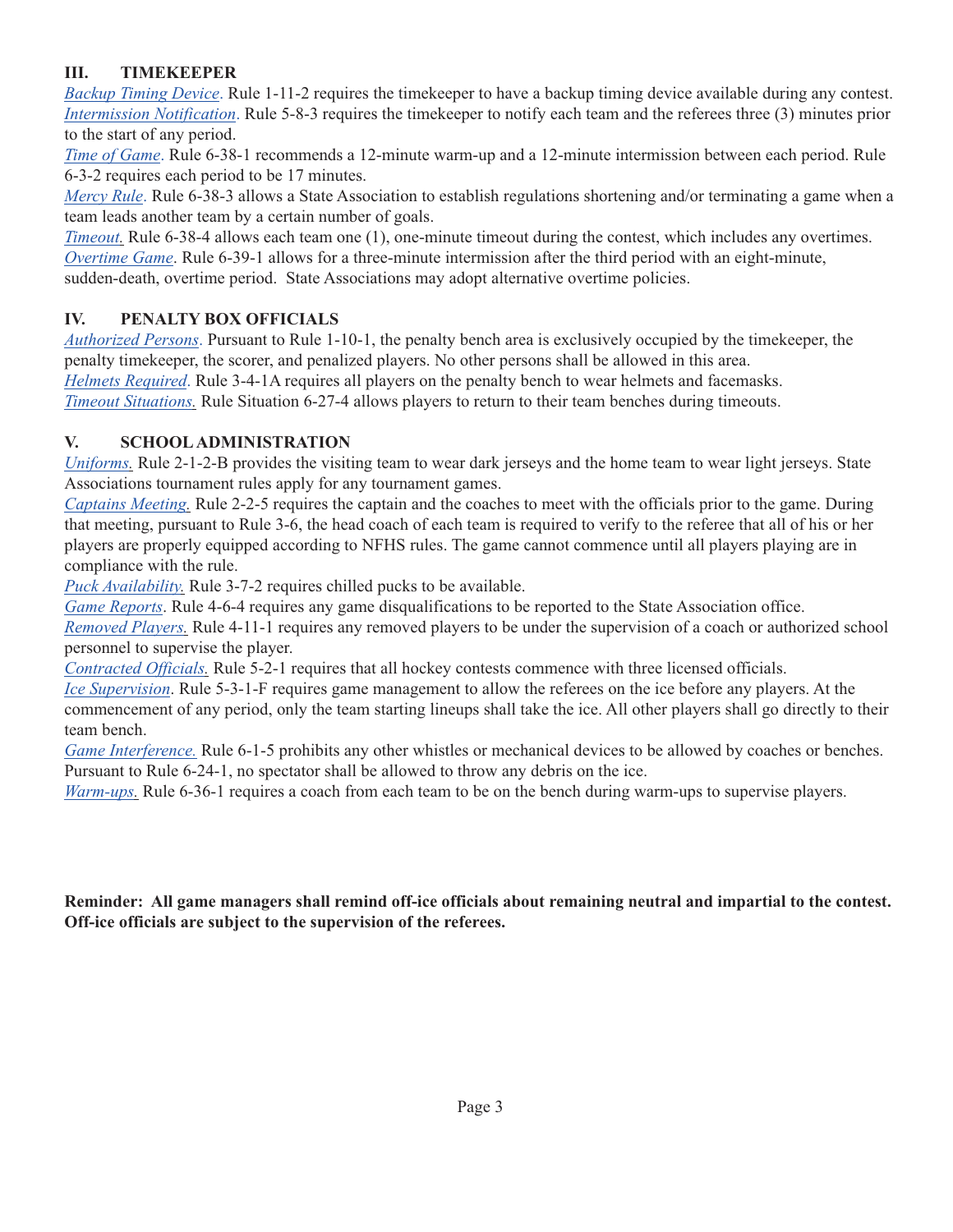On-Ice Officials Positions and Mechanics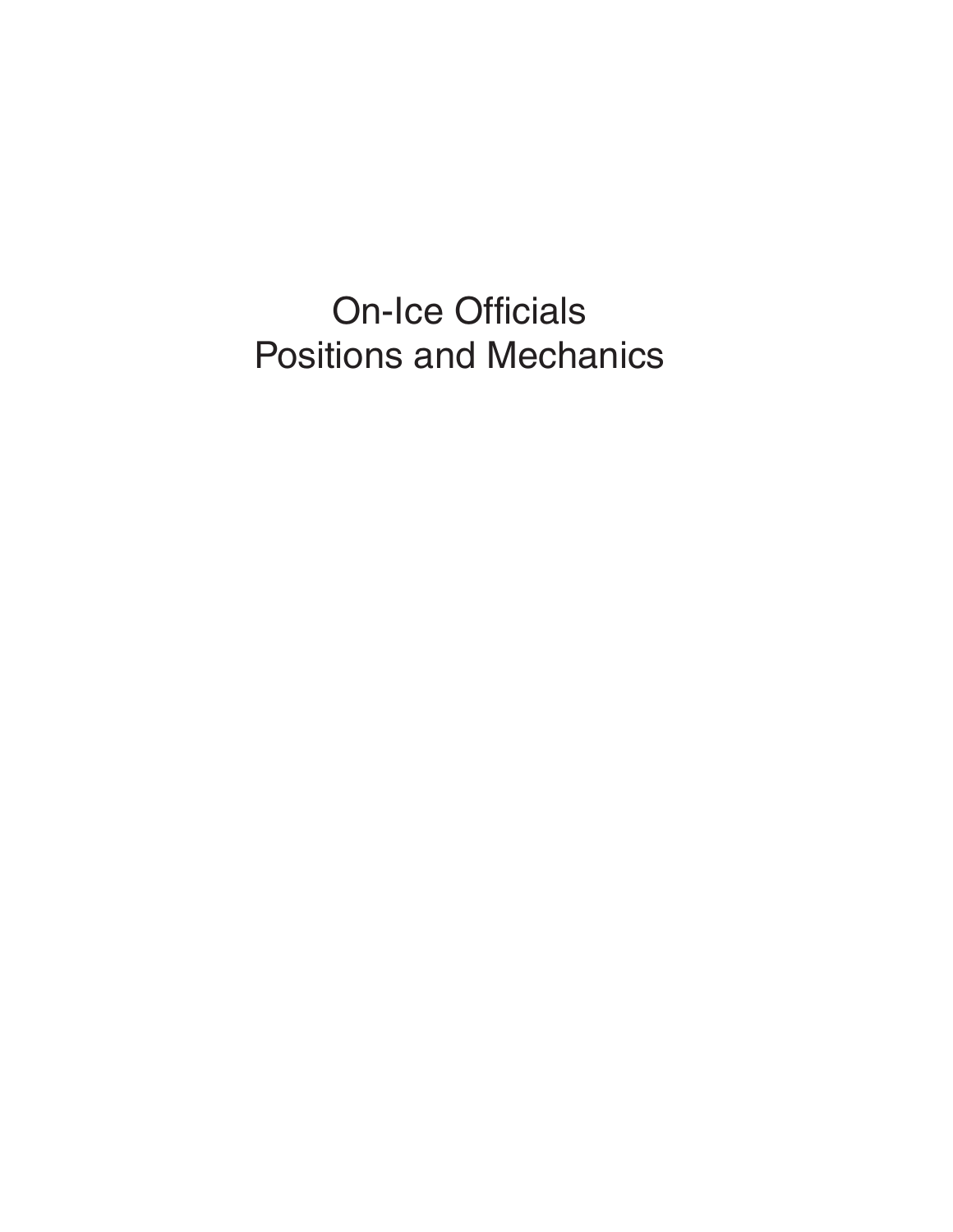## **Faceoffs**

Start of the Game, Periods, Overtime, After Goal Scored.



L will always face the timekeeper/penalty box when dropping the puck. R1 and R2 will line up on the blue lines, diagonally and on opposite sides of the rink, with R1 in front

of the home team bench.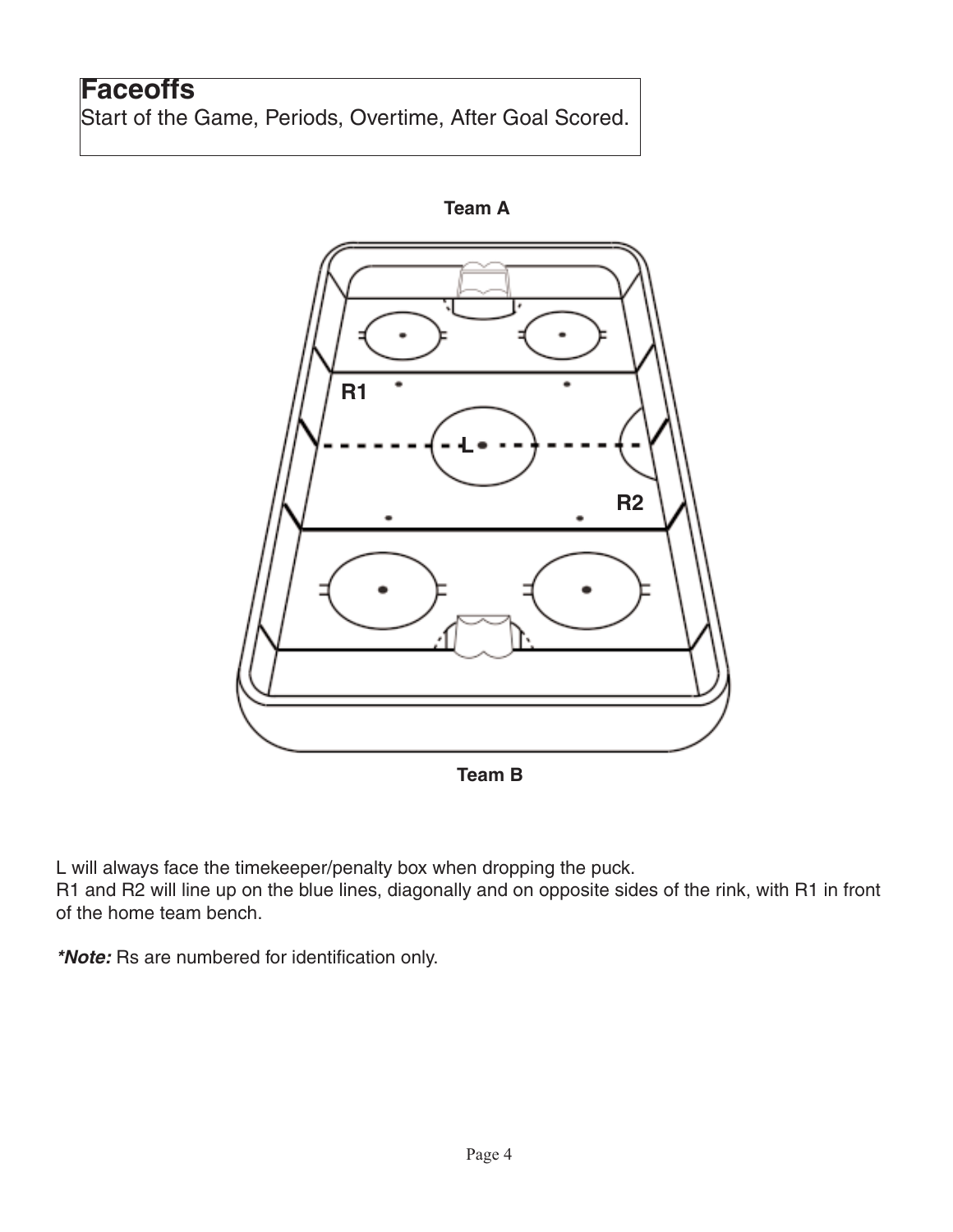

R1 will report the scoring to the scorekeeper.

L on red line will pick up the puck and conduct the faceoff facing the team benches.

R2 will observe players for potential penalties. As players leave the zone, R2 will skate to center ice to a position nearer and between the benches, maintaining full view of players. R2 will handle the line change. R1 and R2 will position for the faceoff in the manner where the referee on the bench side lines up on the blue line nearest the bench of the team that just scored.

**Note:** After the goal is scored, all officials should observe players until they are separated. There is no need to rush to pick up the puck or report a goal.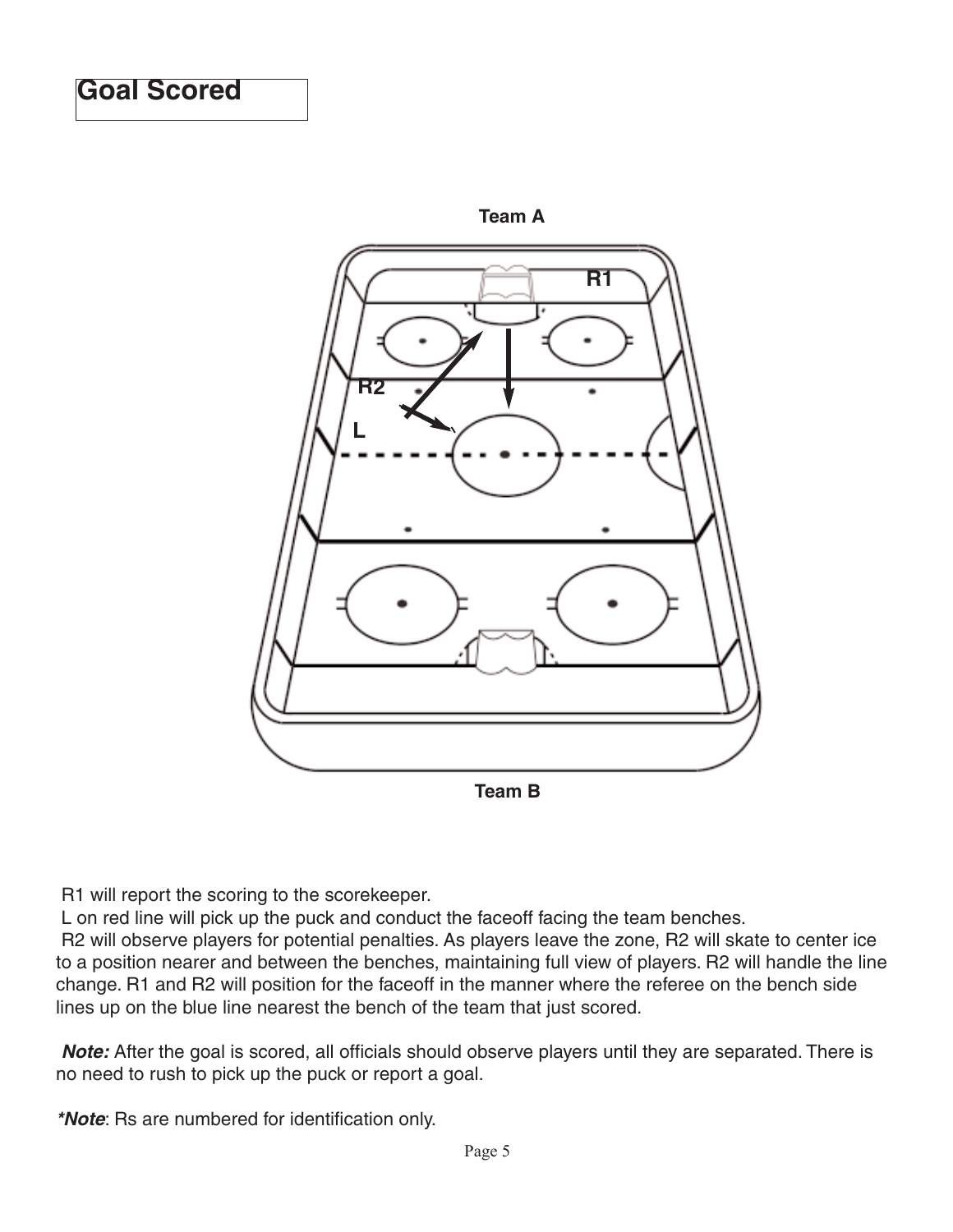

L will drop the puck facing the far side of the ice.

If the puck stays in the neutral zone, R1 will cover Team A's blue line until the L can get into position to cover it. R2 will move to cover Team B's blue line.

The R not retrieving the puck will conduct the line change.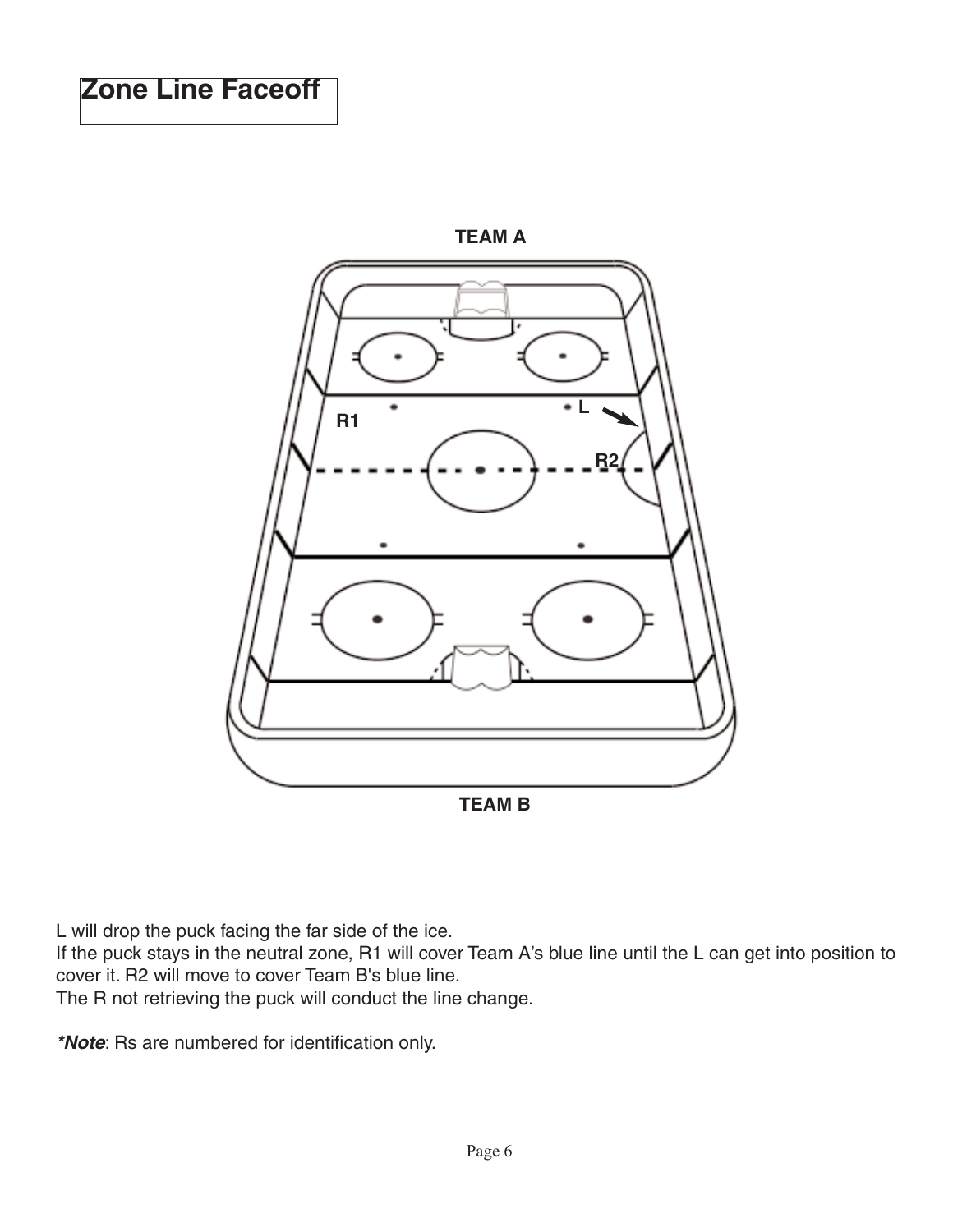## **After Neutral Zone Faceoff**



If play advances towards Team A's goal, R1 will make the call at the blue line, then move into the zone to cover the goal line.

L moves back to the boards covering the blue line.

R2 moves up to a position at the blue line. L moves to the red line releasing responsibility for covering the blue line to R2.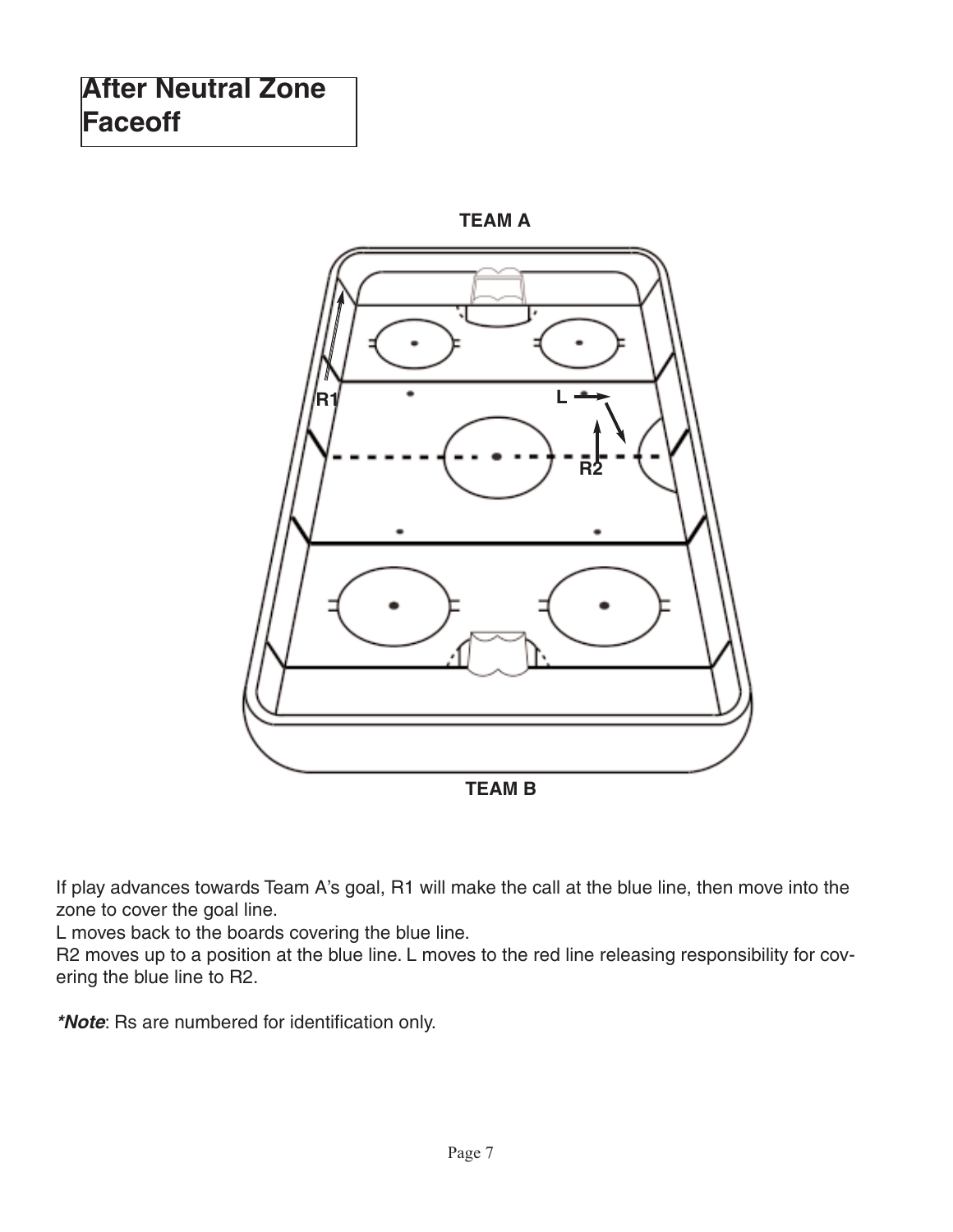## **After Neutral Zone Faceoff**





If play advances towards Team B's goal, R2 skates backward and covers the blue line, then goes into the zone to cover the goal line.

L moves to cover the Team B blue line.

R1, trailing the play, moves up to a position at the blue line. L moves to the red line releasing responsibility for covering the blue line to R1.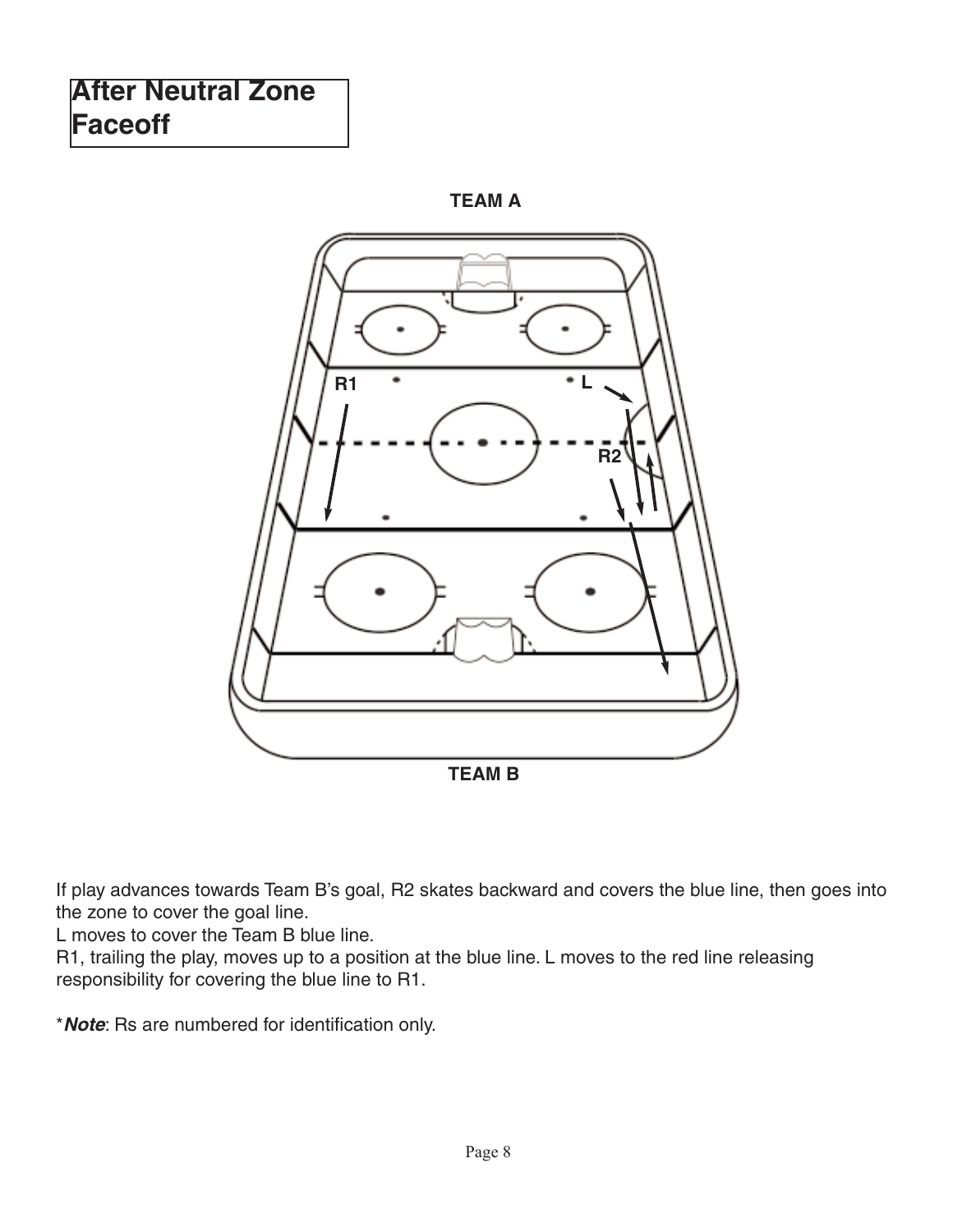



L called offside. The L goes to the location of the faceoff and conducts the faceoff. R1 retrieves the puck. (If an R calls the offside, the R will go to the faceoff location and the L will retrieve the puck and conduct the faceoff)

The R not retrieving the puck will handle the line change.

The Rs always keep a full field of vision of the entire ice surface.

On the delayed offside, the person signaling the delay raises the arm (non-whistle hand) and brings the other hand out and points with the open palm.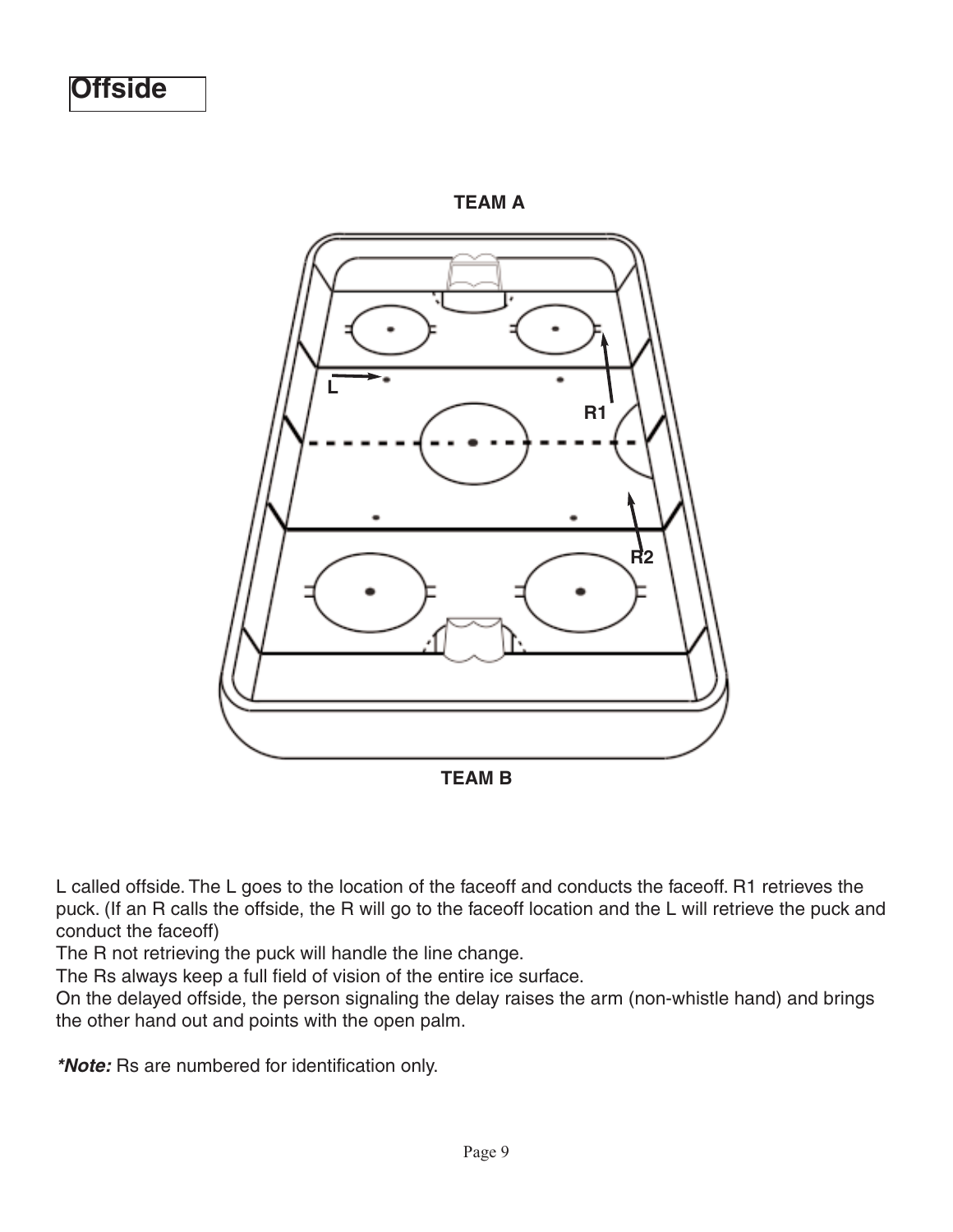## **Special Spot Faceoff**



**TEAM A**

**TEAM B**

R1's primary responsibility is to signal a legal goal and to see that a proper faceoff is conducted. R1 is between the goal line and the circle across from the faceoff.

R2 conducts the line change, then lines up on the blue line.

R2 will also see that a proper faceoff is conducted and covers the blue line.

L conducts a proper faceoff. After the drop, L moves to the boards and out to a position at the red line.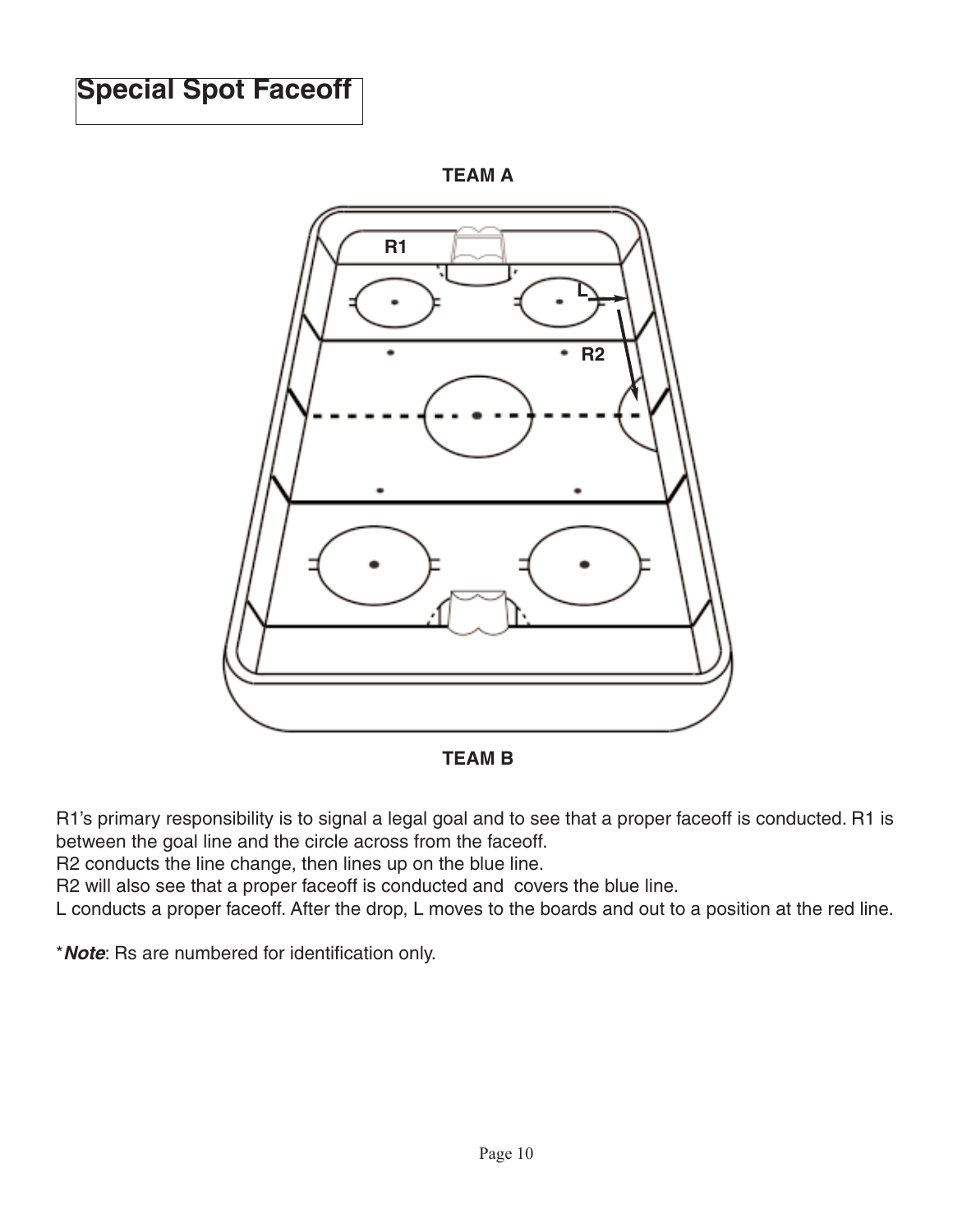## **After Special Spot Faceoff**





After the puck is dropped, the play moves toward the Team B zone. R2, skating backwards, moves to the Team B blue line to cover it.

L holds the Team A blue line until the line is cleared and it is likely that play will move to the Team B defensive zone. L then moves to the Team B blue line to cover it, as R2 moves to the goal line. R1, trailing the play, moves up to a position at the Team B blue line. L moves to the red line releasing responsibility for covering the blue line to R1.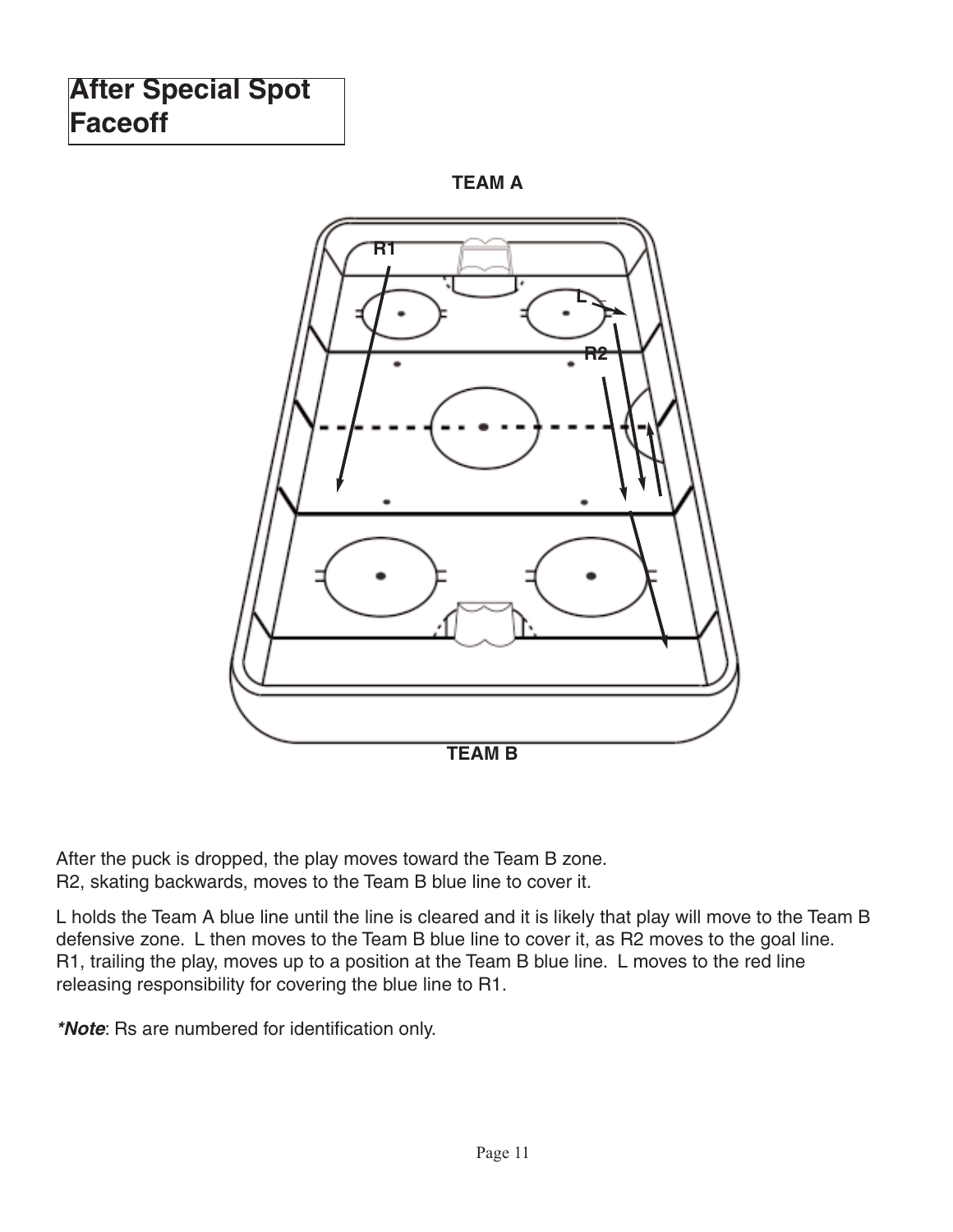## **Faceoff with 10 Seconds or Less Remaining in Period**

**TEAM A**



R1 will line up across from the face-off.

L, after dropping the puck, moves to the goal line to assist R1 with calling a goal. R2 will blow the whistle when there is no time remaining on the clock.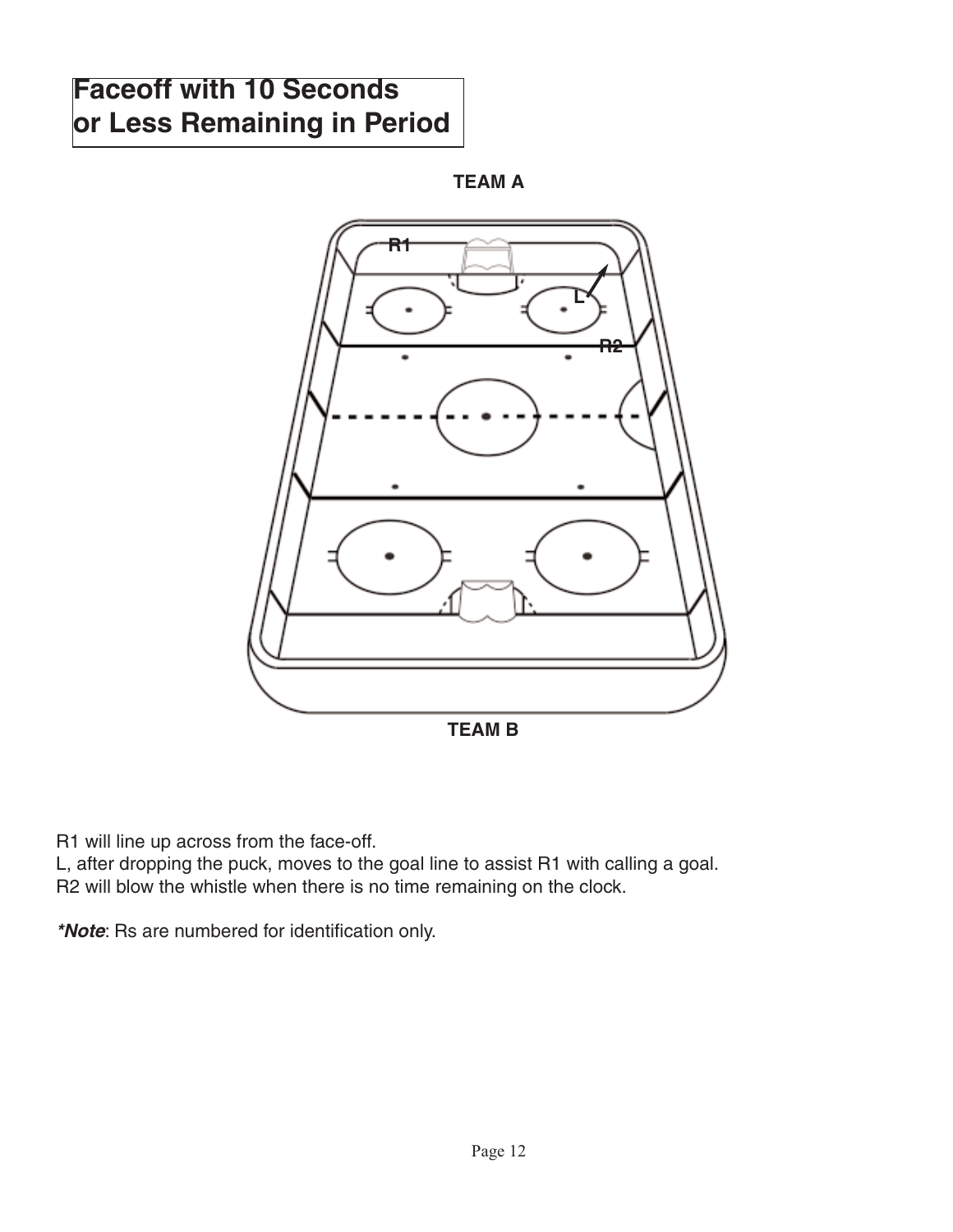## **8 Seconds or Less Remaining in Period**





L skates to the goal line to assist R1 in the calling of a goal.

R2 remains at the blue line observing play at the buzzer.

If the L is on the other side of ice (same as R1) then R2 would move to the goal line, with L moving to the blue line observing the play at the buzzer.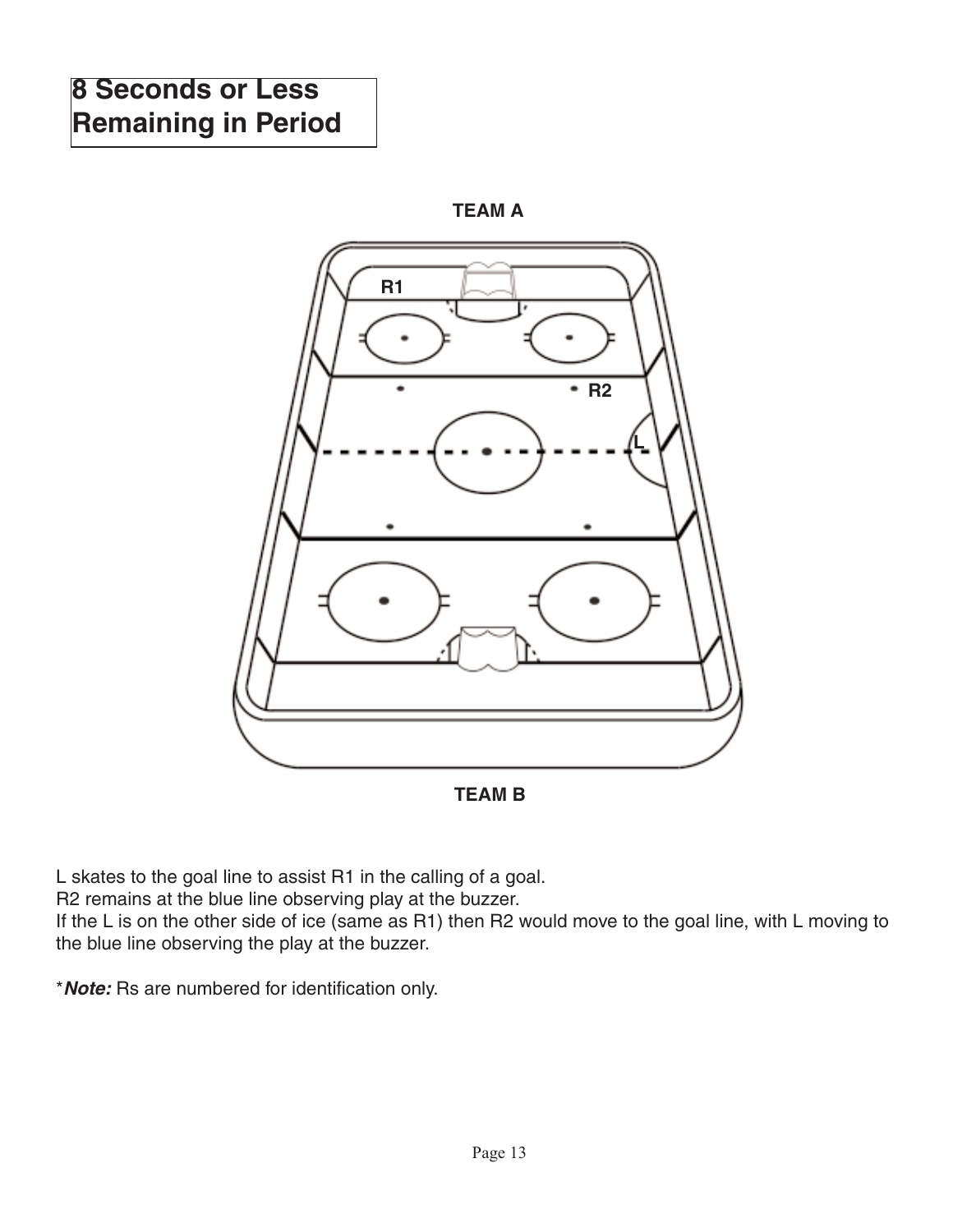

**TEAM A**



R1 is on the goal line and signals a legal goal, if scored. L is assisting R1 with calling a legal goal. R2 is positioned at the red line conducting the penalty shot procedure.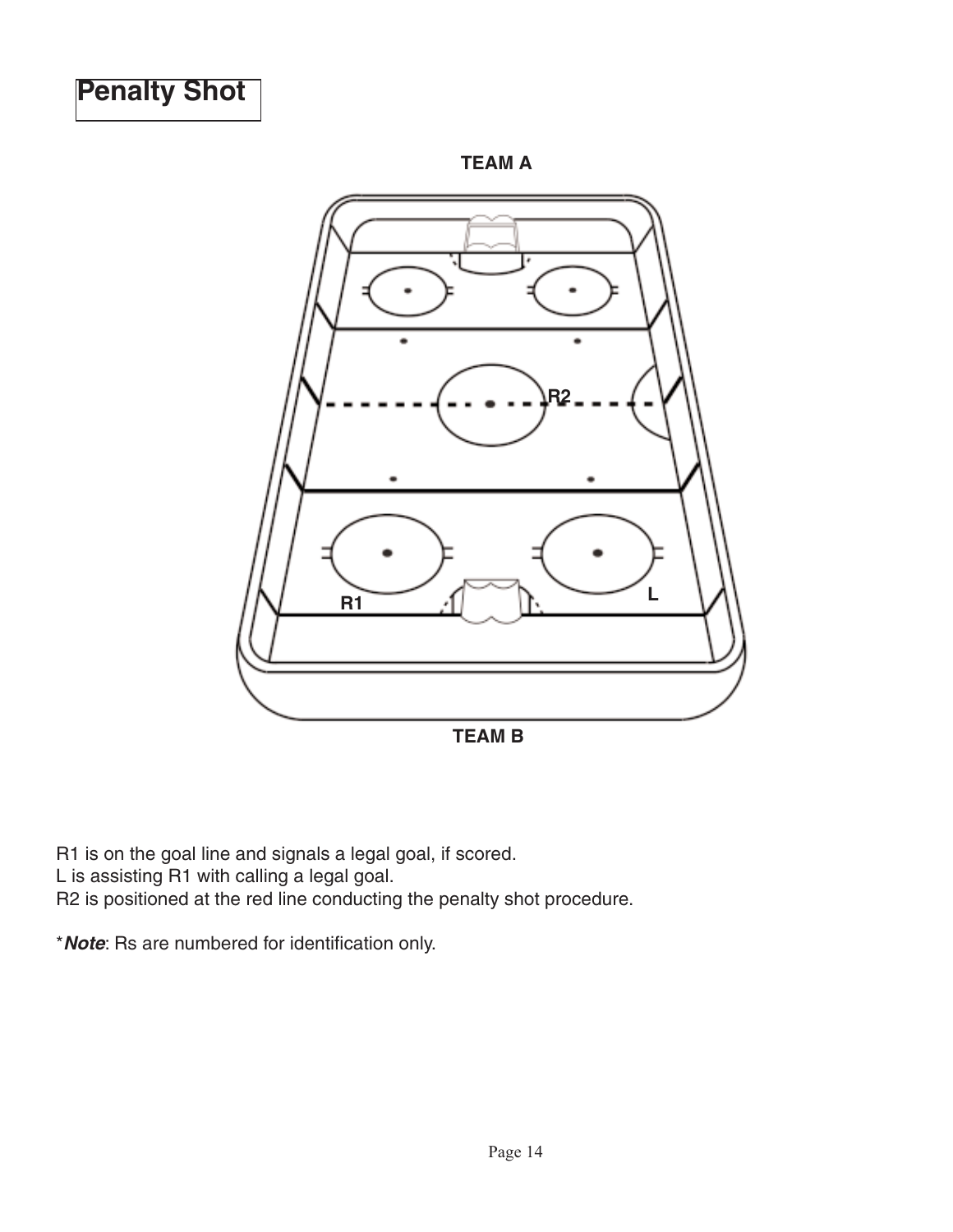## **Line Change Procedure**



The R not involved in retrieving the puck, marking a faceoff location, or reporting a goal or penalty should be positioned in the neutral zone in front of the benches to conduct the line change. L goes to the location of the faceoff.

R2 retrieves the puck to bring it to L. R2 takes a position opposite the L for the faceoff.

R1 points to the faceoff location starting the line change procedure. After five seconds, R1 or R2 raises the non-whistle arm, indicating to the visiting team their time to change players has ended and, indicating the home team has eight seconds to complete its line change.

After eight seconds, R1 or R2 will lower the raised arm. L, conducting the faceoff, will blow the whistle briefly, indicating to the teams that the puck will be dropped in no more than five seconds.